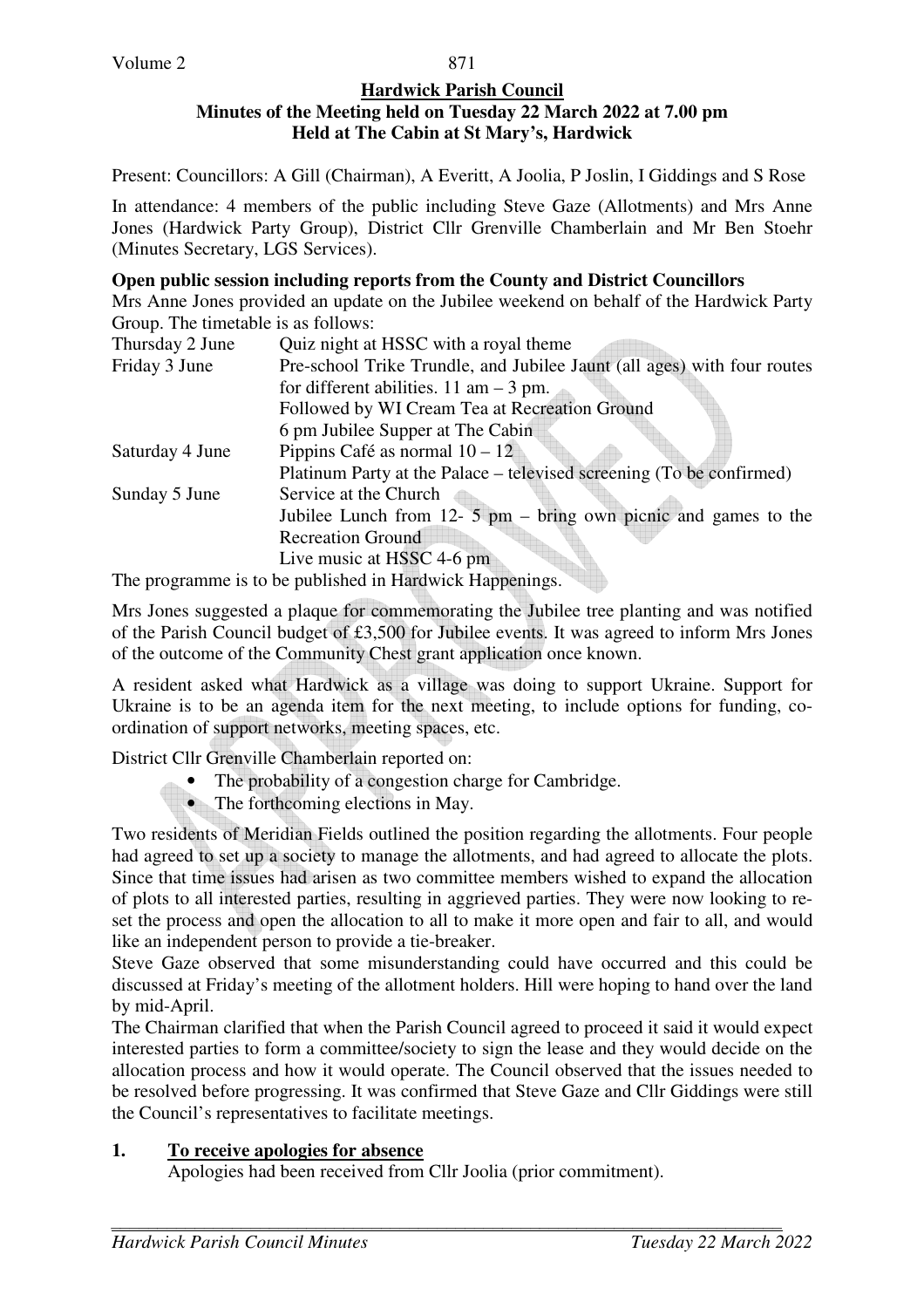## **2. Declarations of interest**

- 2.1 To receive declarations of interests from Cllrs on items on the agenda and details of dispensations held Cllr Joslin declared an interest in item 7.3 as a member of the Hardwick Climate Action Group and in any item affecting St Neots Road as a resident of St Neots Road.
- 2.2 To receive written requests for dispensation and grant any as appropriate for items on this agenda None.

#### **3. To approve the minutes of the previous meeting on 22 February**

RESOLVED that the minutes of the meeting on 22 February be approved and signed by the Chairman as a true record, after an amendment under item 4.1, paragraph 2, to change "the Cabin" to "on Main Street near the Church," and adding "of Tejinder Bhachu" to the end of paragraph 1. (Prop PJ, 2nd SR, carried with 4 in favour and 1 abstention)

- **4. Matters arising or deferred from the last or previous meetings for discussion/decision**
- 4.0.1 (7.2) RESOLVED that Cllr Giddings could plant "shrubs." (Prop SR, 2nd PJ, unanimous)
- 4.1 (4.2) Allotments update and report from meeting Taken earlier under the public session.
- 4.2 (4.3) Proposal that the Parish Council considers changes to the Standing Orders which includes proposal to clarify arrangements for communications with Councillors when the Clerk is unavailable

On a proposition by the Chairman this was deferred to the end of the meeting.

On a proposition by the Chairman it was agreed to vary the order of business to take item 4.7 next.

- 4.7 (8.5 of 24.8.21) To review meeting venues RESOLVED to continue meeting at The Cabin with a review after 6 months. (Prop IG, 2nd AE, unanimous)
- 4.8 (7.3.1) Update on St Mary's lighting proposal

 RESOLVED to receive Cllr Everitt's verbal report on the progress of the third quote. The Planning Department had indicated planning permission was not required and the Conservation department had some requirements. Deferred to the next meeting so that Balfour Beatty could update its proposal.

7.1 New Housing Developments and Planning Obligations

 RESOLVED to receive Cllr Rose's verbal report on progress which could be found on the website. The plans have the full support of the Community Centre Working Group.

 RESOLVED that the Parish Council supports the application being submitted in the Parish Council's name.

 Cllr Everitt reported that under Phase 1 of the Capstone Fields Development, CCC had agreed to adopt 8 lights, and SCDC will adopt the four lights to Hall Drive. Phase 2 has planning permission but the S106 agreement was not on the CCC website.

4.3 (4.4) Maple trees in the Spinney – to consider correspondence from tree surgeon RESOLVED that green watering bags, similar to the other new trees in the spinney, could be used and ask the Climate Action Group if they have some in the first instance but if not to purchase some.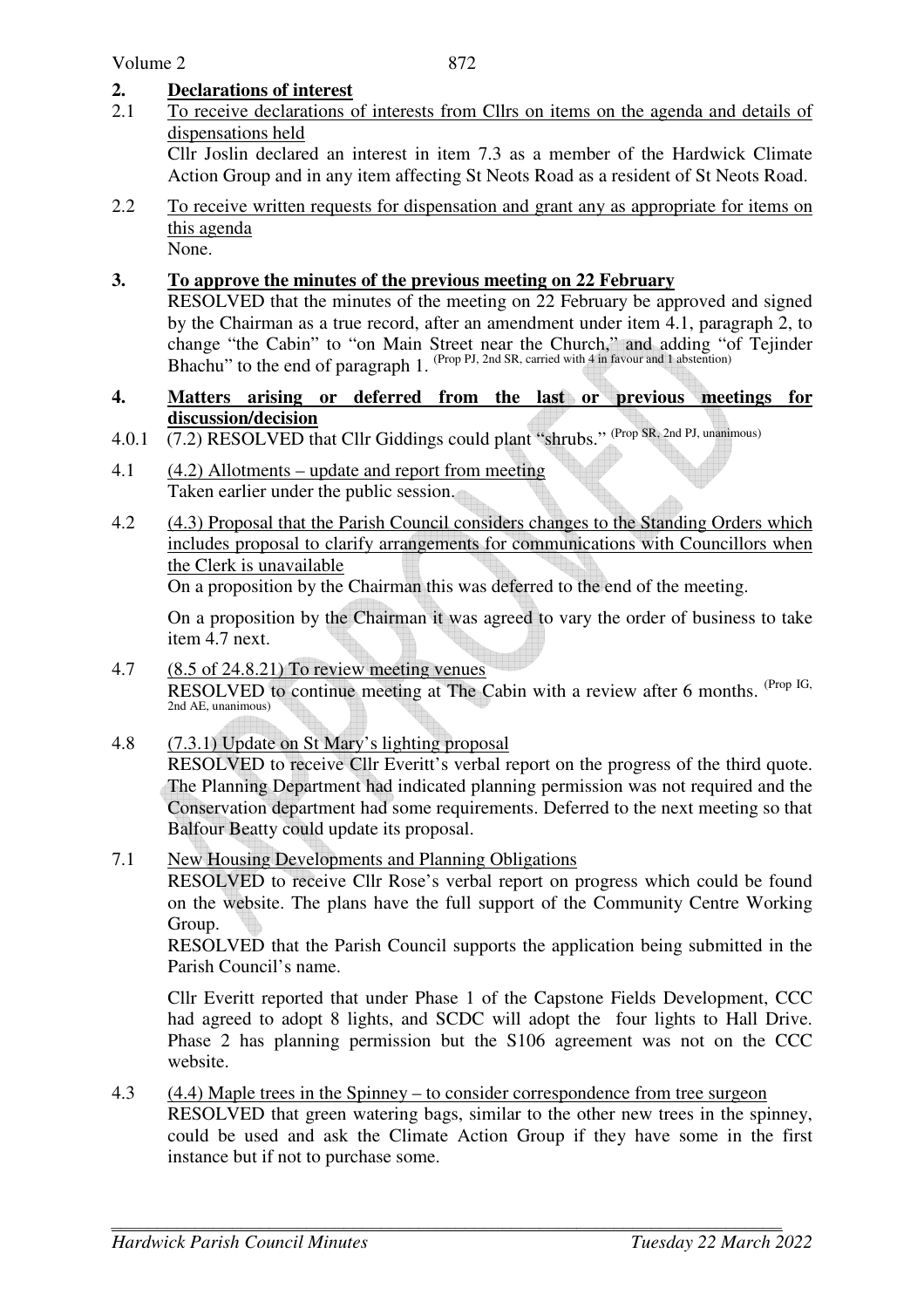RESOLVED that the Council did not feel the tree required replacement at present. (Prop AE, 2nd AG, unanimous)

### 4.4 (5.2) To consider response from cleaning company regarding the cleaning of play equipment

 RESOLVED noting that the cleaning company had declined to quote, to await additional quotations and seek quotations from RH Landscapes and RPM.

- 4.5 (5.2) To consider quotations to remove grass/weeds from the tarmac at Worcester Avenue if received RESOLVED to accept the quotation from RH Landscapes for £100.00 to remove the grass/weeds. (Prop PJ, 2nd AG, unanimous)
- 4.6 (7.4) Proposal The Clerk to ensure that copies of all current outstanding invoices and salary payments are emailed to ALL councillors at least one day before the meeting (by 5 pm the previous day) thus giving adequate notice for reviewing should there be a query. The BACS payment process should only take place after approval of only those invoices/salary payments that have been sent within the adequate notice period, a show of hands at the monthly PC meeting or email approval by councillors. Invoices/salary payments that have not been sent with adequate notice as above would not be considered acceptable for approval. RESOLVED to approve the proposal. (Prop PJ, 2nd SR, unanimous)

#### **5. Finance, procedure and risk assessment**

- 5.1 To consider any quotes for urgent work required because of risk and Clerk's use of delegated powers None.
- 5.2 To receive play areas and skate park inspection reports and consider if any work is required

RESOLVED to seek a price for the replacement grip on the baby swing and to raise the soil around the sewer covers which were a trip hazard at the Church play area and also chase the concrete at the slide had not as yet been repaired.

Cllr Gill reported that following an approach from a resident who was interested in becoming involved, he was hoping to meet them to demonstrate the play inspection process with a view to the Council appointing them to take on this role.

#### 5.3 To receive the financial report and approve the payment of bills

RESOLVED that the payments as listed in the finance report should be paid, noting that the payment to Civilistix should be £870.00 and not £1015.00 as shown in the finance report. (Prop PJ, 2nd SR, unanimous)

| £1010.99 |
|----------|
| £138.60  |
| £870.00  |
| £36.00   |
| £540.00  |
| £510.00  |
| £264.00  |
| £360.00  |
| £105.53  |
| £1400.30 |
|          |

Credits, including a resident's contribution towards trees, S106 money received and a room hire refund, were noted.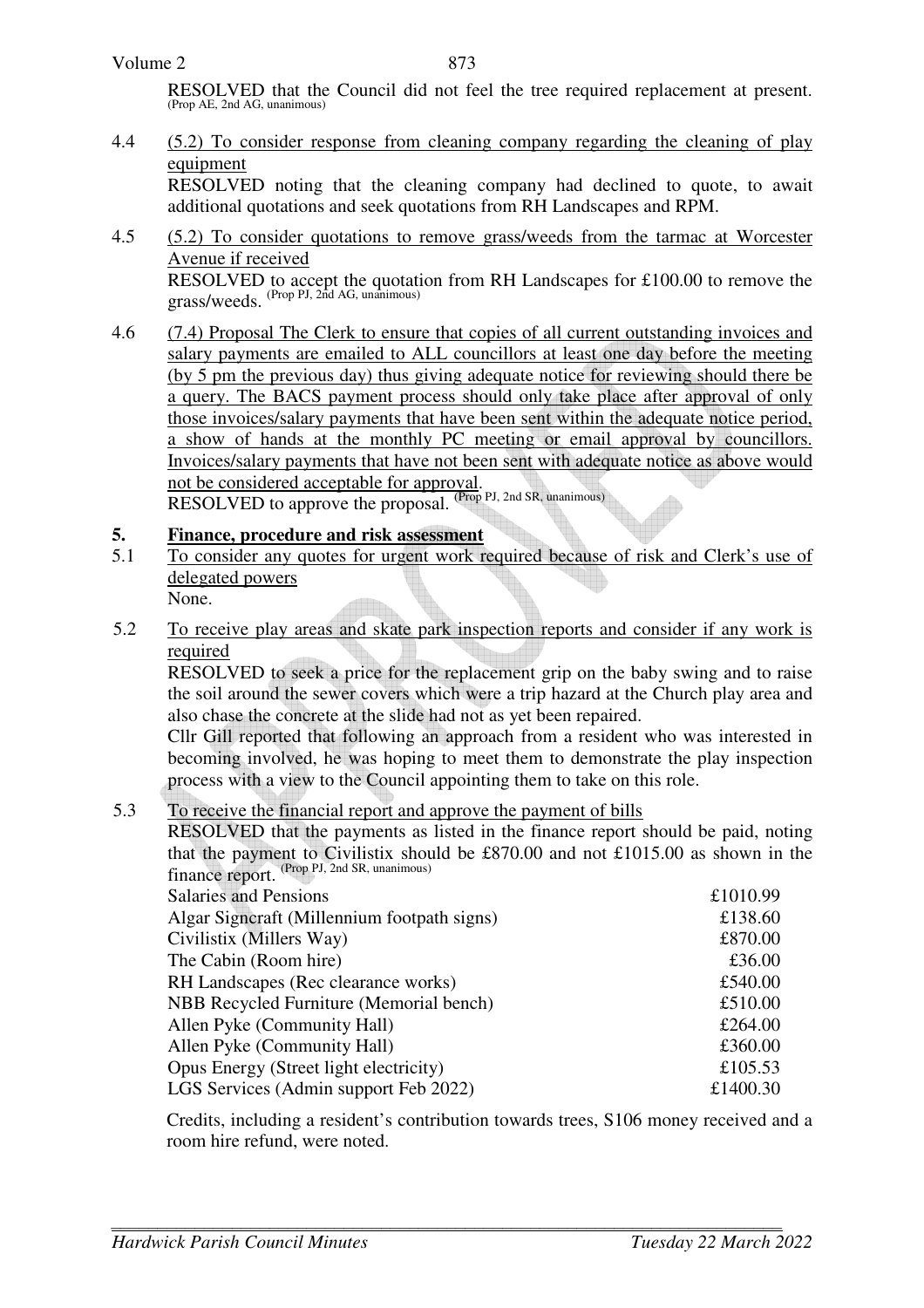### Volume 2

5.4 To set the date of the Annual Parish Meeting and also the First and Annual Meeting of the Hardwick Parish Council in May RESOLVED to hold the Annual Parish Meeting on 19 April or 3 May subject to the availability of the school hall, and if unavailable, at The Cabin. RESOLVED to hold the First and Annual Meeting of the Parish Council on 17 May at the Cabin.

## **6. Planning Applications and Decision notices and tree works applications**

- 6.1.1 20/04485/CONDA 277 St Neots Road Submission of details required by conditions 8 (Traffic management plan), 9 (surface water and foul water drainage) and 13 (Wi-fi and suitable ducting) of planning permission 20/04485/FUL Noted for information only.
- 6.2 SCDC and appeal decision notices to note
- 6.2.1 21/04942/HFUL 9 Sudeley Grove Single storey side and rear extension Permission granted.
- 6.2.2 21/04995/FUL 181 St Neots Road Erection of new dwelling at the rear of the existing bungalow including changes to existing access – Permission granted.
- 6.3 Tree works applications
- 6.3.1 22/0268/TTPO Land to rear of 46 Ashmead Drive

RESOLVED to object to the application as this is a Parish Council tree. The Parish Council has no objection to cutting overhanging branches but the top is not to be taken out or the tree otherwise reduced in size.

# **7. Members' reports and items for information only**

- 7.1 New Housing Developments and Planning Obligations Taken earlier.
- 7.2 Building site at 27 St Neots Road Request an update from SCDC planning concerning the removal of the two very unsightly porta-cabins they have been on this site for at least five years for what purpose, will the planner confirm that they are not part of the granted planning permission for the redevelopment of this site

 RESOLVED, given that there was no planning permission for them, to request that the two unsightly porta-cabins be removed.

 RESOLVED to write to the residents asking for their removal and to progress any works outstanding requiring their presence, and to review again if no response is received.

7.3 The Spinney, Egremont Road – concerning the Hills Biodiversity Project can we have a detailed up-date, what are Hills proposing on the ground and when will it happen. Is maintenance of The Spinney going to be undertaken by Hills? My proposal – 'a general tidy up, planting areas of annual native plants and bulbs to support the recent tree planting efforts of the Hardwick Climate Action Group.'

 RESOLVED to note that the Hill Biodiversity Project was accepted and would cover a 30 year period. The work is to be carried out by the Parish Council which is awaiting the funds, whereupon it can progress the removal of ten trees and plant replacements.

 RESOLVED to accept the quotation from RH Landscapes for the logs to be stacked and organised, the brush cleared, and for bulbs and plantings, subject to the S106 agreement being agreed by SCDC for funding.

 RESOLVED to ask RH Landscapes to contact Cllr Joslin about her proposal for works in the Spinney. (Prop PJ, 2nd SR, unanimous)

7.4 Tree Policy: Tree needs assessment: Proposal that the Parish Council acts on a tree before it overwhelms the Pump and adjacent front gardens of 10 and 12 Pump Lane